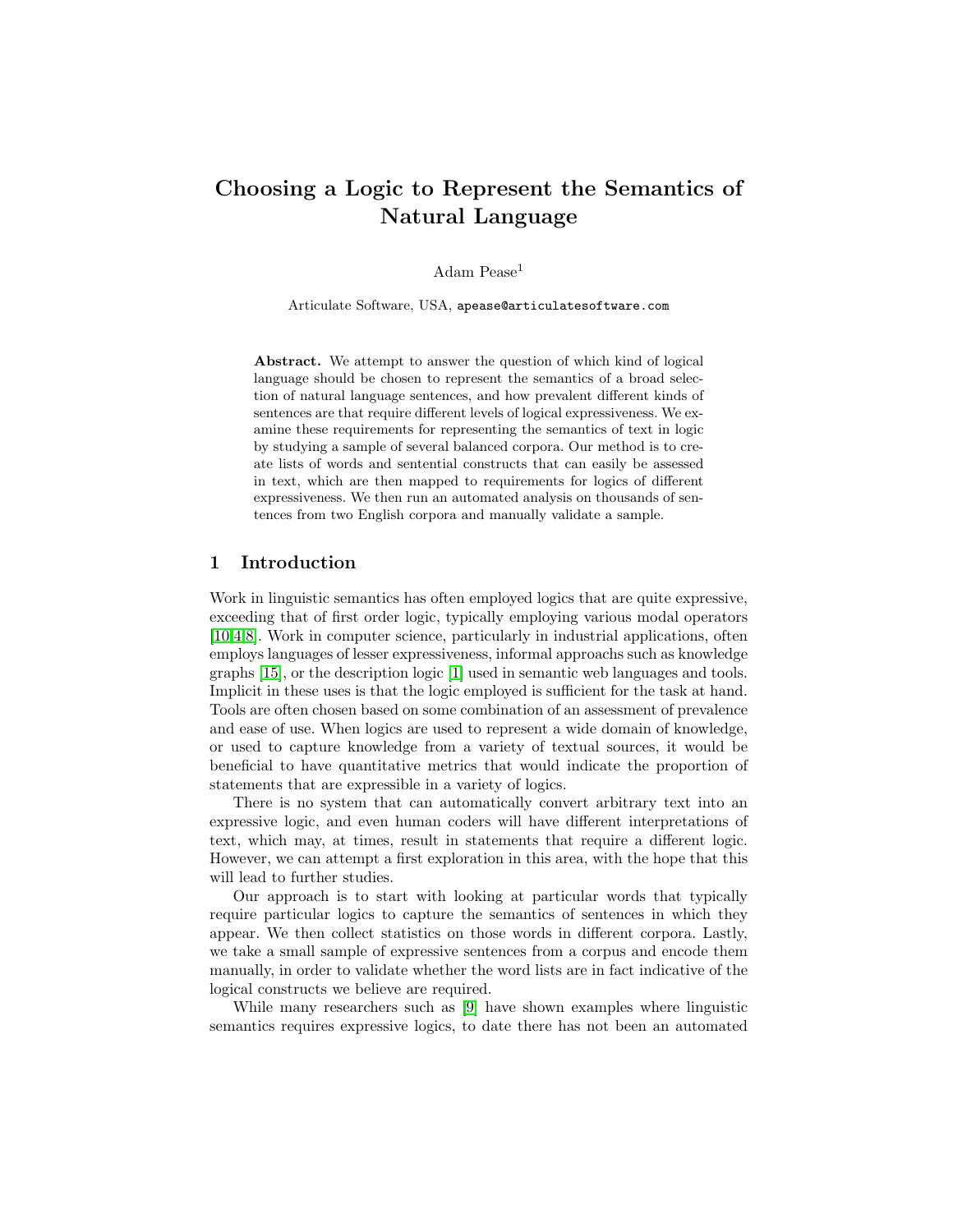quantitative experiment to determine how prevalent such sentences are in large and balanced linguistic corpora. That is what that paper attempts to address.

# 2 Different Logics

We will only consider a few broad categories or kinds of logics rather than exhausitively considering many specialized logics or variants within these categories. We attempt to show that those categories can be determined from particular words and simple syntactic constructs. We will also assume that we must go beyond a propositional representation. Propositional logic does not allow for use of variables. While it is often possible to create an abstraction of a single sentence that is propositional, once we have a text with multiple sentences, we assume that it will rarely be possible to avoid some need for variables. This will hopefully be clear once we provide example formalizations of some sample sentences.

Logics less expressive than first order logic have only restricted forms of negation and quantification, such as the atomic negation in standard (AL) description logic, so words that lead to these logical features will be the first test for expressiveness.

Beyond standard first-order (barring a special purpose encoding of a firstorder modal logic, which we will consider equivalent) are constructs that require a notion of necessity or possibility, as in the S1-S5 families of modal logics [\[6\]](#page-7-3). We will attempt to verify this assertion by showing that in our sample, few examples avoid quantification over formulas.

A next level of expressiveness is that of epistemics and authorship expressions, which attribute a text to a particular person.

Note that for each of these logical features, we need not have 100% accuracy in our analysis. It is acceptable to have words missing for each feature, as we aim simply to have a conservative estimate of expressiveness required. If we fail to identify logically expressive sentences that will simply lead to a more conservative assessment. We do however need to be careful about false positives and a manual coding of the identified expressive sentences should help to provide confidence in that regard.

### 3 Computation and Lexical Semantics

We employ the Suggested Upper Merged Ontology (SUMO)  $[11]$ <sup>[1](#page-1-0)</sup> and its associated SUO-KIF [\[12\]](#page-8-4) language due to its large size (roughly 20,000 terms and 80,000 human-authored logical axioms) and expressive representation in a higher order logic. Its use in modern theorem provers allows the theory and extensions to be tested and employed in practical reasoning [\[2](#page-7-4)[,14,](#page-8-5)[13\]](#page-8-6). By choosing a more expressive logic we can use a single language and less expressive formulas will simply not take advantage of the full expressiveness of the language. We can also

<span id="page-1-0"></span><sup>1</sup> <http://www.ontologyportal.org>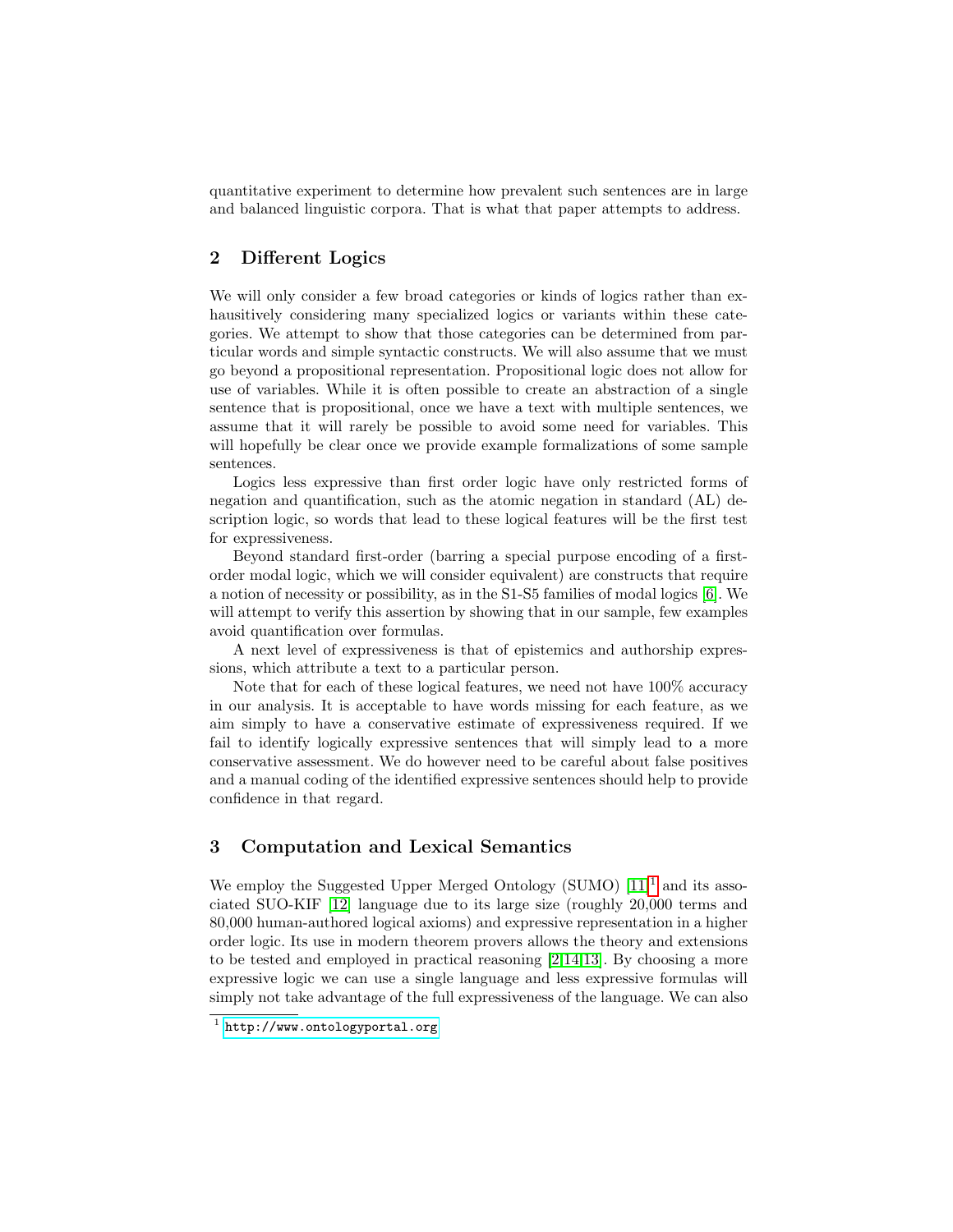anchor our terms to an existing defined set of terms in the ontology, and not have to use symbols that have an imagined or intended meaning as opposed to a formal and logically specified one. We can also avoid the impractical alternative of having to define all the symbols used from scratch.

Briefly, in order to interpret the formulas below, SUO-KIF is a prefix notation in a standard Lisp S-expression syntax, where only the seven logical operators ("forall", "exists", "=>", "and", "or", "not", "<=>") plus equality ("=") are reseved words in the language, and all other symbols must be defined in SUMO in terms of those operators. Universal quantification is implicit for unquantified variables. Variables are denoted by a leading '?' sign. In this paper we will highlight terms from SUMO given in the text in typewriter font.

## 4 Word Lists

We rely on the Stanford CoreNLP system [\[7\]](#page-7-5) to identify *negation*. It is a machine learning based system that was trained on a large set of manually-labeled sentences. To indicate *quantifiers* we select the words "some", "many", "few", "all". We will assess sentences with negation or quantifiers as requiring first order logic.

For *modal* expressions we chose a list of "can", "could", "may", "might", "must", "shall", "should" and "would". Some *other modals*, which appear to be less reliable indicators are "ought", "dare", and "need".

Finally, we have words that indicate statements of knowledge or belief, which we can broadly call *epistemic* operators. These include "know", "think", "learn", "understand", "perceive", "feel", "guess", "recognize", "notice", "want", "wish", "hope", "decide", "expect", "prefer", "remember", "forget", "imagine", and "believe". Statements of authorship would require a different operator that takes a formula as an argument, but have the same requirement for logical expressiveness as epistemics. They are "say", and "write".

#### <span id="page-2-1"></span>5 Experiment

We wrote a simple open source program in Java<sup>[2](#page-2-0)</sup> that calls the Stanford CoreNLP system to do sentence segmentation, tokenization, lemmatization and dependency parsing as steps to enable this analysis. Those functions enable Stanford's negation detection component as well as checking for the presence of words in our various word lists. We only count a sentence as being in one particular category even if it has multiple kinds of operators. Execution time is dominated by negation detection because of its upstream reliance on dependency parsing, but is still relatively fast, completing analysis of the Brown corpus [\[5\]](#page-7-6) in just a few minutes on a modern laptop computer. Our results for the Brown Corpus are shown in Table [1.](#page-3-0)

<span id="page-2-0"></span> $^2$  [https://github.com/ontologyportal/sigmanlp/blob/master/src/main/java/](https://github.com/ontologyportal/sigmanlp/blob/master/src/main/java/com/articulate/nlp/corpora/LogicLevel.java) [com/articulate/nlp/corpora/LogicLevel.java](https://github.com/ontologyportal/sigmanlp/blob/master/src/main/java/com/articulate/nlp/corpora/LogicLevel.java)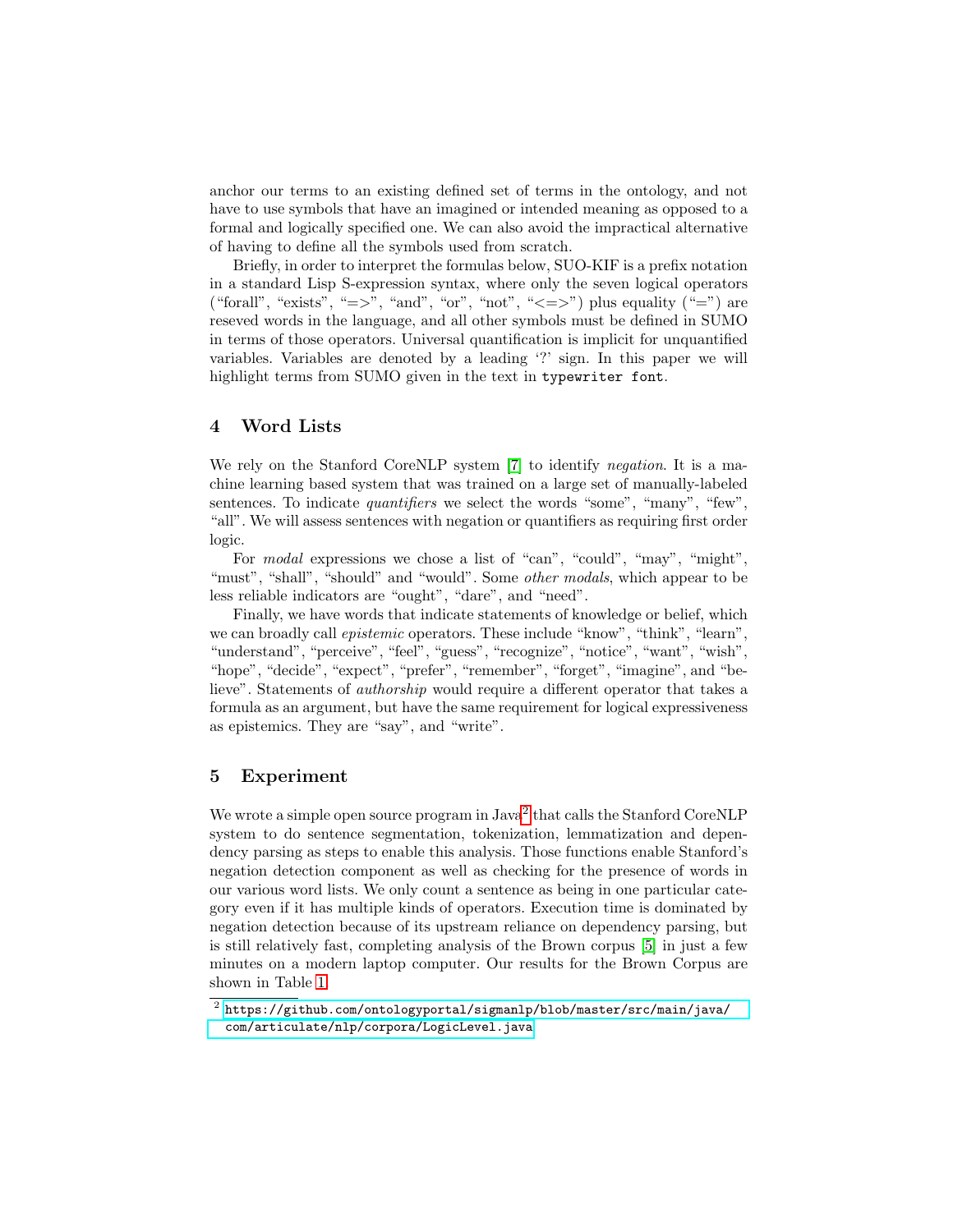In addition, since we are not primarily concerned with works of fiction in commercial applications, we chose a comparably sized portion of the newspaper collection from the Corpus of Contemporary American English [\[3\]](#page-7-7). Running on just the year 2012 we get comparable results to the Brown corpus tests, which seem to indicate that these logical features are broadly no more or less prevalent in news than in a balanced corpus that includes works of fiction, poetry and spoken text transcripts. These results are shown in Table [2.](#page-3-1) Note that percentages are rounded and so do not add up to 100%. Note also that the spacing in the examples reflects tokenizing, where tokens such as in "ca n't" are separated by a space.

| Type of operator count |      |             |
|------------------------|------|-------------|
| negation               |      | 419 10.00%  |
| epistemic              | 243  | $6.00\%$    |
| modal                  |      | 666 16.00%  |
| other modal            | 27   | $0.66\%$    |
| quantifier             |      | 177 4.30%   |
| authorship             | 196  | 4.80%       |
| simple                 |      | 2304 57.00% |
| total                  | 4032 |             |

<span id="page-3-0"></span>Table 1. Brown Corpus statistics

| Type of operator count |      |             |
|------------------------|------|-------------|
| negation               |      | 513 13.00%  |
| epistemic              | 328  | 8.60%       |
| modal                  | 369  | 9.70%       |
| other modal            | 27   | 0.71%       |
| quantifier             | 223  | 5.90%       |
| authorship             |      | 416 11.00%  |
| simple                 |      | 1897 50.00% |
| total                  | 3773 |             |

<span id="page-3-1"></span>Table 2. COCA 2012 News statistics

#### 6 Experiment Validation

We next selected a random sample of 100 sentences, using Java's Random class, that were marked by our automated analysis as not "simple" and attempted to formalize them manually in an expressive logic. Note that we are simply interested in a "upper bound" of how many sentences do not require expressive logics,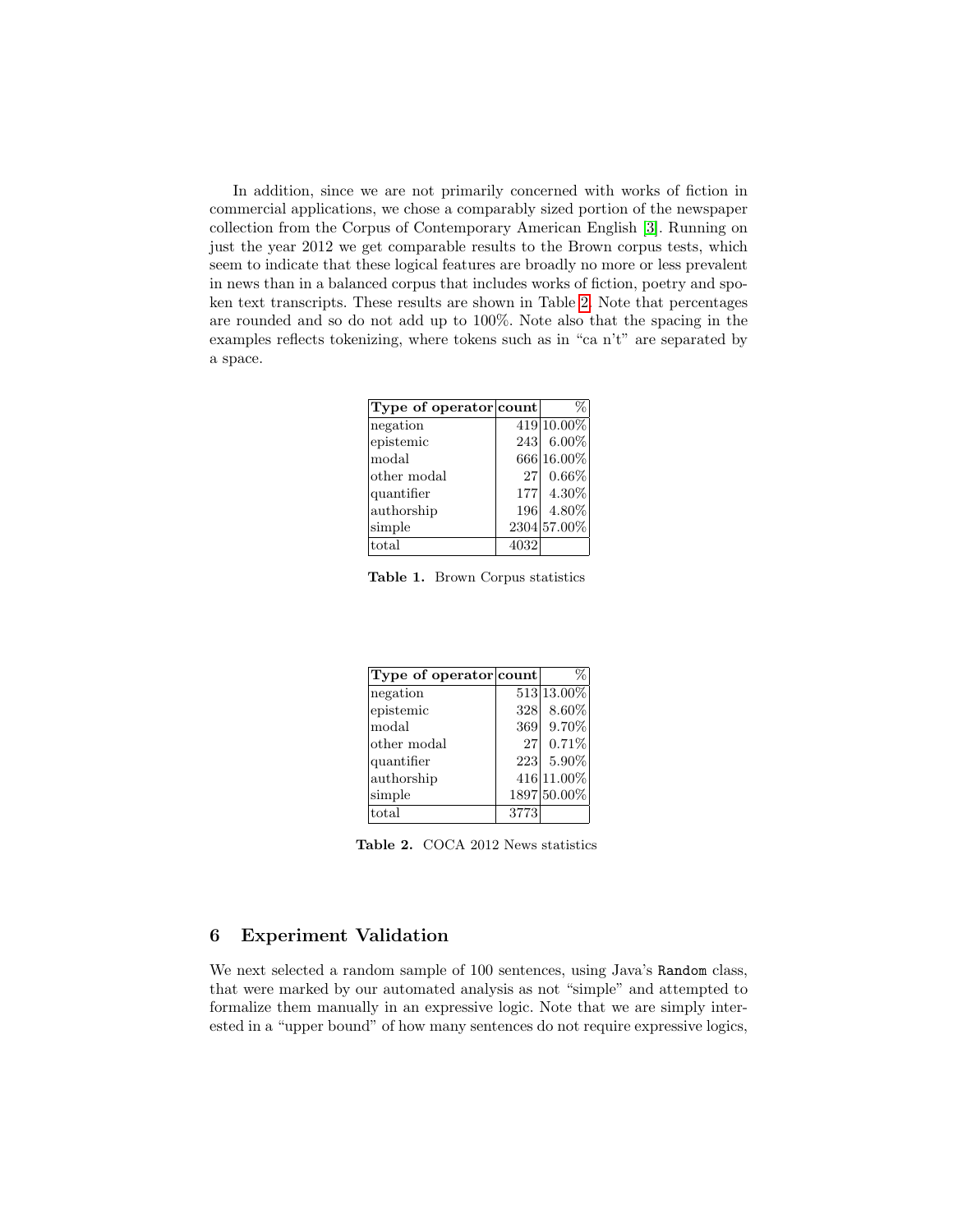so we do not need to perform a manual formalization of any of the sentences in the category of "simple", since if a simple sentence required an expressive formalization that would only decrease the upper bound.

Even in the case of a balanced corpus like the Brown Corpus that includes fiction and poetry, only 57% of sentences are "simple" and without negation, modals, authorship or epistemics. This is also likely to be conservative since we do not consider constructs such as metaphors, some of which can require complex logical representations without the explicit keywords that we have measured.

The first randomly selected sentence (from corpus line 45437) marked as being a statement of "authorship" was

" It 's just a waste of resources, if you ask me, " she said.

We coded the statement in the SUO-KIF logical language, using terms from SUMO. No new terms were needed for this encoding. The interested reader can look at the definitions of these terms by entering them in the online browser<sup>[3](#page-4-0)</sup>. The formalization can be paraphrased as "There is a speaking event, where the agent of the event says that there's an different event that uses a resource, which does not benefit anyone."

There are many possible encodings of this statement, and no doubt many that could be considered "deeper" by explicitly modeling a notion of waste rather than just an absence of benefit, or the implications of politeness or modesty of the phrase "...if you ask me..." But the essential feature relevant to this experiment, which would still be present in other options for formalization, is that the speech has some logical content and stating that content as an explicit logical formula, as opposed to a logically opaque term or proposition, requires logical expressiveness beyond first order logic. The relation in this case is containsFormula, which relates a Physical thing (which is a class that includes any thing positioned in space and time, and therefore includes Processes) and a Formula.

```
(exists (?S ?SAY)
(and
   (instance ?SAY Speaking)
   (agent ?SAY ?SHE)
   (containsFormula ?SAY
     (exists (?IT ?R)
       (and
         (resource ?IT ?R)
         (not
           (exists (?P)
             (benefits ?IT ?P))))))))
```
Statements about propositions are so common that even when one is found there are usually more in the same sentence that aren't signalled by simple keywords, as in

<span id="page-4-0"></span> $^3$  [https://sigma.ontologyportal.org:8443/sigma/Browse.jsp?kb=SUMO&lang=](https://sigma.ontologyportal.org:8443/sigma/Browse.jsp?kb=SUMO&lang=EnglishLanguage&flang=SUO-KIF&term=Speaking) [EnglishLanguage&flang=SUO-KIF&term=Speaking](https://sigma.ontologyportal.org:8443/sigma/Browse.jsp?kb=SUMO&lang=EnglishLanguage&flang=SUO-KIF&term=Speaking)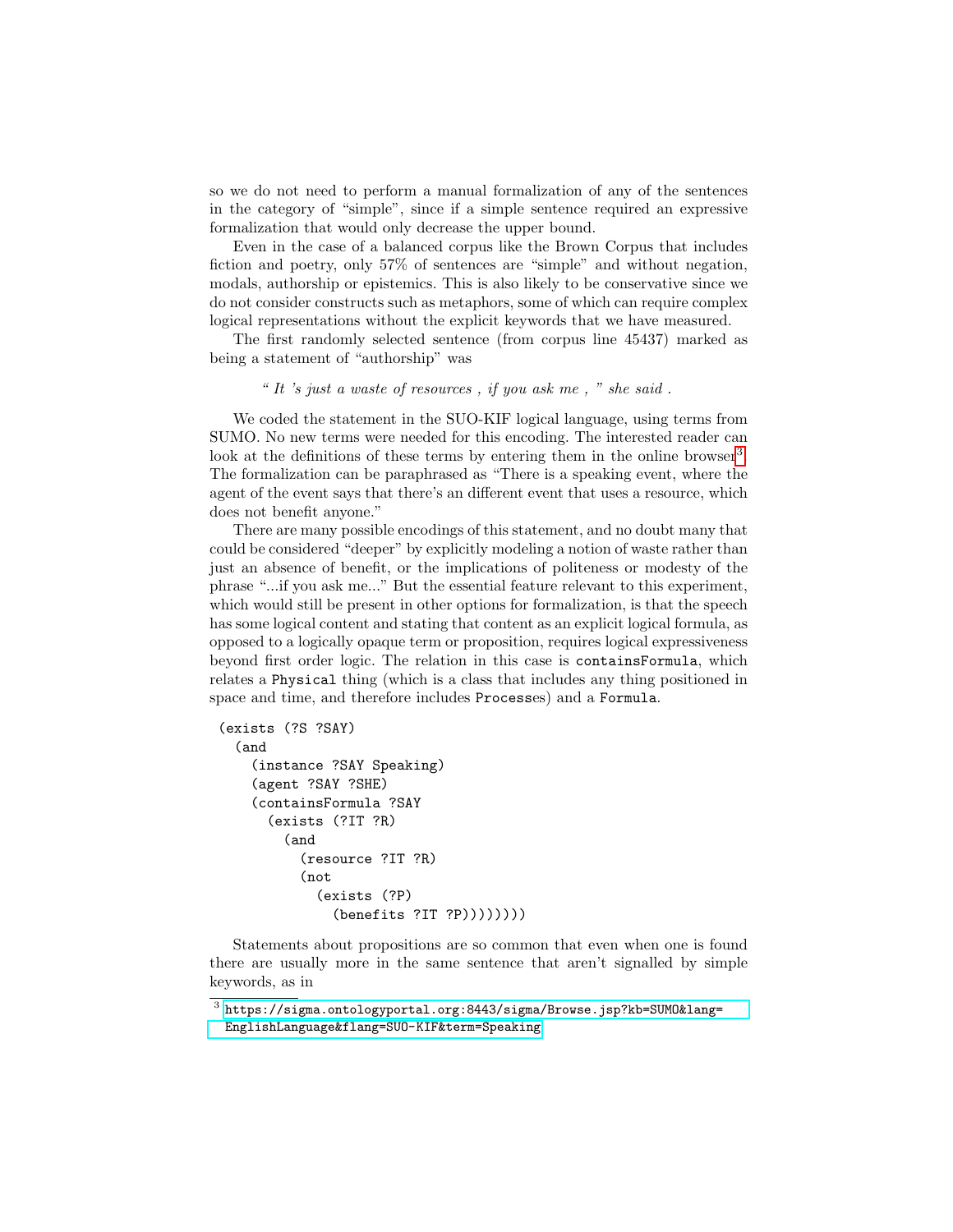Ministers were exploring several options to close that gap, but as talks dragged on Monday, no final solution appeared imminent .

which was marked as a negation ("...no final solution...") but where *appeared* and imminent also state relationships (epistemic and temporal, respectively) to a proposition (that a final agreement will be achieved in the negotiation) that require a higher-order logic.

We now present some of a set of randomly chosen sentences from the COCA 2012 news corpus (file wlp news 2012.txt) the first few along with their formalization in SUO-KIF/SUMO. The line number of the corpus is given and then a keyword for how it was classified on the basis of the different word lists given in the body of the paper. There were two sentences out of our random sample of 100 with critical elisions and two that do not require an expressive logic. The two sentences in our sample of 100 that one could argue have been misclassified are

(corpus line 6504) epistemic: The testing , to be carried out over the next several weeks , marks a significant expansion of the agency 's probe in Dimock , a tiny crossroads at the center of a national debate over gas drilling and the extraction technique known as hydraulic fracturing , or fracking.

"...known..." in this case is not an epistemic but just an expression of synonymy. If we create a class of Fracking one could have a simple relation of "communicationAbout" that would relate a communication event "...debate..." and a class representing a topic, so it's possible this could be done in a description logic.

(corpus line 6431) neg: I ca n't even tell you, again, what a relief this is.

Read literally, "...can't tell..." is a negation but it isn't since later in the sentence the speaker does tell the listener what he or she wants to say, that [it] is a "relief". It's just a politeness construct. If the referent of "it" is a complex statement that would have to be modeled as a formula, then this is HOL. But if it's just an event, then it could be represented in FOL or even DL

Five sentences of the 100 were fully formalized in SUO-KIF/SUMO - corpus line numbers 65640, 9632, 77220, 70553 and 53967.

Note that one additional sentence (corpus line 45437) is formalized in the text above.

(corpus line 65640) neg: Ministers were exploring several options to close that gap , but as talks dragged on Monday , no final solution appeared imminent .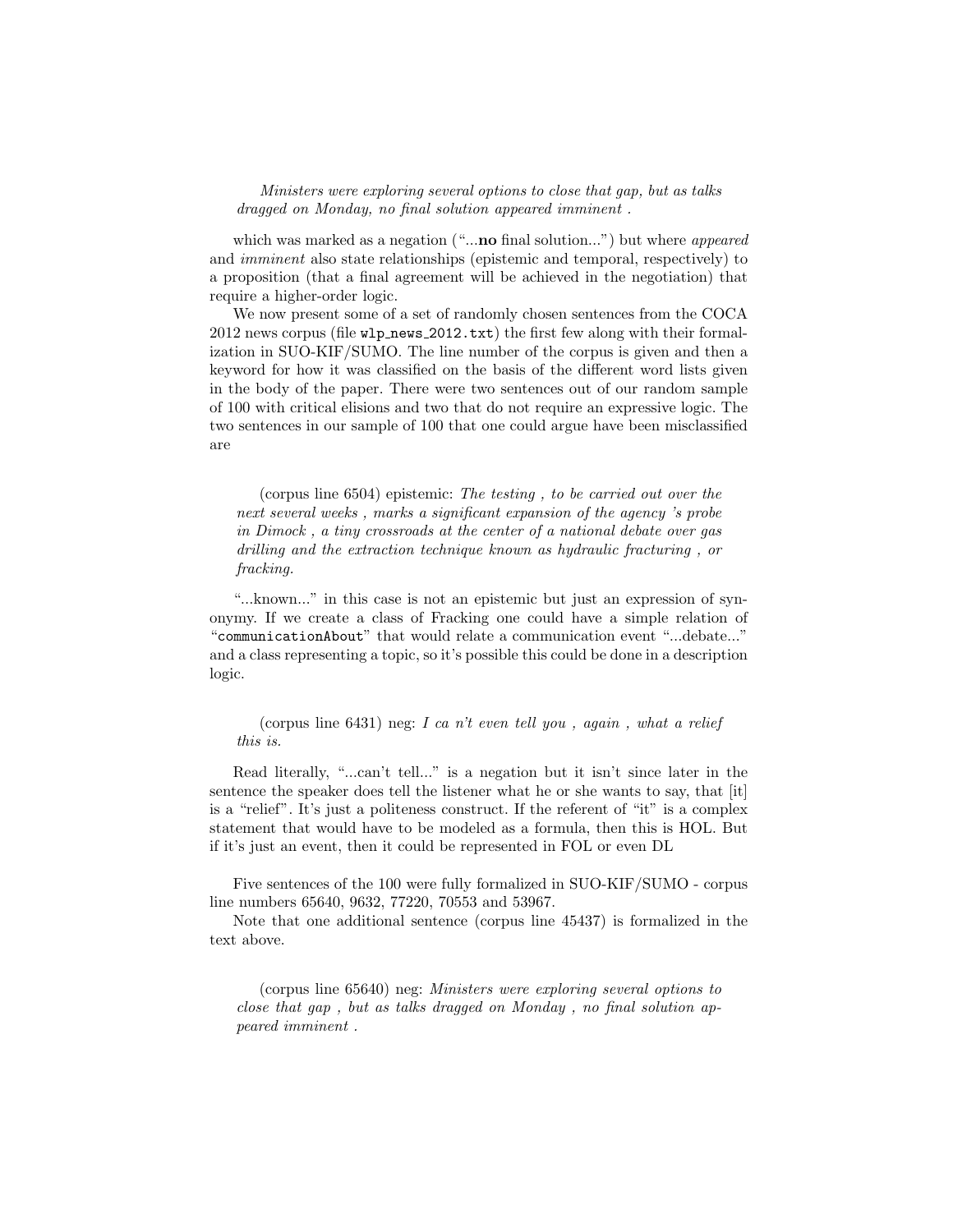```
(exists (?M1 ?M2 ?N ?M)
(and
   (attribute ?M1 GovernmentPerson)
   (attribute ?M2 GovernmentPerson)
   (not
     (equal ?M1 ?M2))
   (instance ?M Monday)
   (instance ?N Negotiating)
   (during ?N ?M)
   (agent ?N ?M1)
   (agent ?N ?M2)
   (not
     (expects ?M1
       (holdsDuring
         (ImmediateFutureFn
           (WhenFn ?N)
           (exists (?A)
             (and
               (instance ?A Agreement)
               (result ?N ?A)))))))
   (not
     (expects ?M2
       (holdsDuring
         (ImmediateFutureFn
           (WhenFn ?N)
           (exists (?A)
             (and
               (instance ?A Agreement)
               (result ?N ?A)))))))))
```
Note this sentence is already given in the text above but the formalization is given here. Also to note is that we know from the plural 'Ministers' that there is more than one minister involved in the event. But we do not know that there are more than two involved. The logical form created with two different GovernmentPersons in an agent relation requires two ministers, but does not entail that there are only two.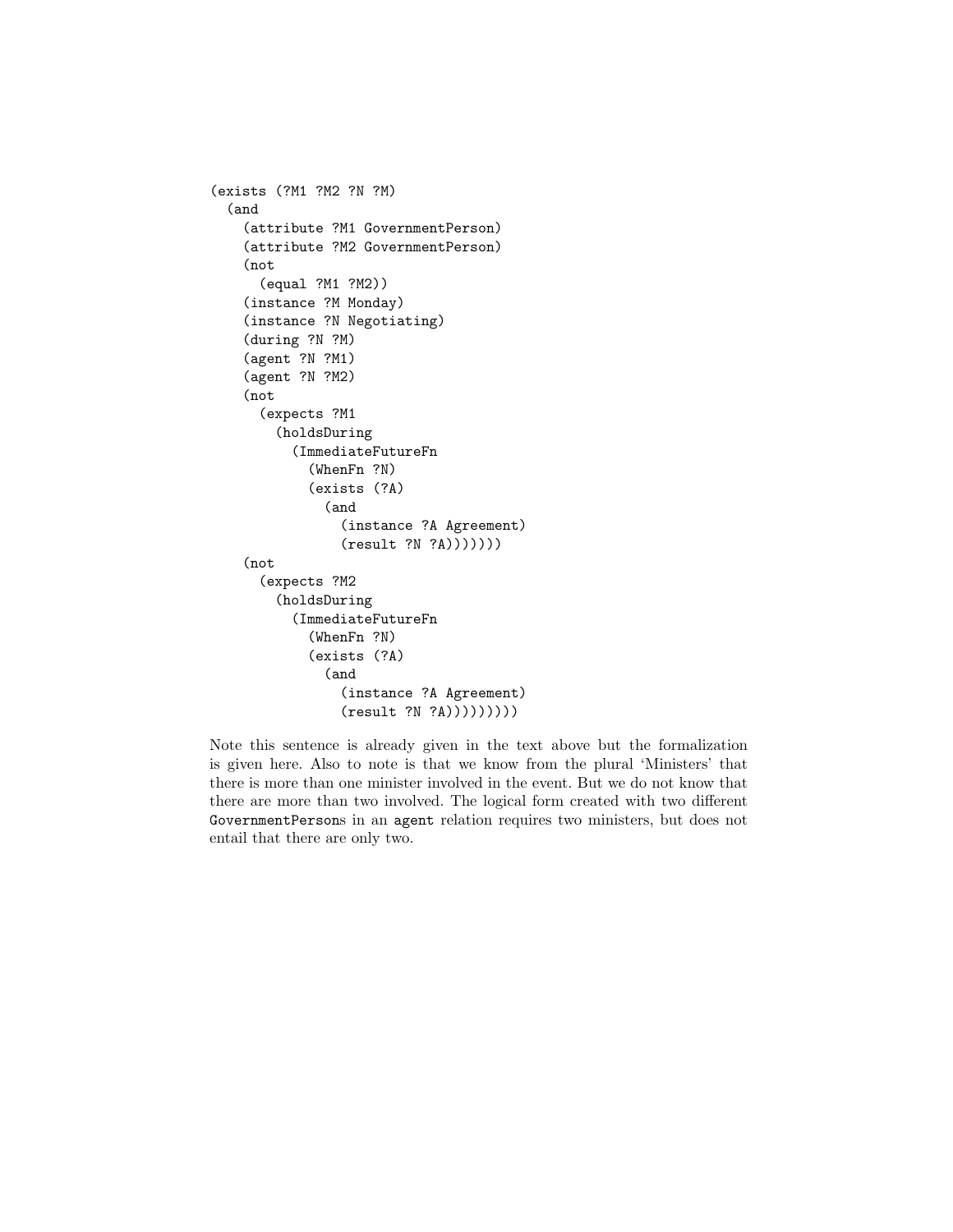## 7 Conclusion

We reviewed all 98 of the randomly chosen sentences. Two sentences were rejected because the news corpus has some elided phrases, replaced with "@ @ @..." that makes it impossible to provide a complete formalization. For two sentences of the 98, it should be possible for formalize them using only a description logic. We did a "complete" formalization of the first 6 sentences. Of the 90 remaining sentences we reviewed that have required the logic determined by the keyword lists, they usually also require several more advanced logical operators. We have posted these validations on line as an appendix to this paper <sup>[4](#page-7-8)</sup>. We believe that we can reasonably conclude that the statistics given in section [5](#page-2-1) are conservative. The results show that roughly half of a the sentences in the test corpus require a logical expressiveness of full first order logic or greater. We hope that this may lead researchers and practitioners to reconsider the choice of less- expressive logics for knowledge representation, or at least be more aware about the limitations they impose on the percentage of human communication that requires greater expressiveness.

#### References

- <span id="page-7-2"></span>1. Baader, F., Horrocks, I., Sattler, U.: Description Logics. In: van Harmelen, F., Lifschitz, V., Porter, B. (eds.) Handbook of Knowledge Representation, chap. 3, pp. 135–180. Elsevier (2008), <download/2007/BaHS07a.pdf>
- <span id="page-7-4"></span>2. Benzmüller, C., Pease, A.: Progress in automating higher-order ontology reasoning. In: Konev, B., Schmidt, R., Schulz, S. (eds.) Workshop on Practical Aspects of Automated Reasoning (PAAR-2010). CEUR Workshop Proceedings, Edinburgh, UK (2010)
- <span id="page-7-7"></span>3. Davies, M.: The corpus of contemporary american english as the first reliable monitor corpus of english. Literary and linguistic computing 25(4), 447–464 (2010)
- <span id="page-7-0"></span>4. Gochet, P., Gribomont, E.P.: Epistemic logic. In: Gabbay, D.M., Woods, J. (eds.) Logic and the Modalities in the Twentieth Century, Handbook of the History of Logic, vol. 7, pp. 99–195. Elsevier (2006)
- <span id="page-7-6"></span>5. Kucera, H., Francis, W.N.: Computational Analysis of Present-Day American English. Providence: Brown University Press (1967)
- <span id="page-7-3"></span>6. Lewis, C.I., Langford, C.H.: Symbolic logic,. The Century Co. (1932)
- <span id="page-7-5"></span>7. Manning, C.D., Surdeanu, M., Bauer, J., Finkel, J., Bethard, S.J., McClosky, D.: The Stanford CoreNLP natural language processing toolkit. In: Association for Computational Linguistics (ACL) System Demonstrations. pp. 55–60 (2014), [http:](http://www.aclweb.org/anthology/P/P14/P14-5010) [//www.aclweb.org/anthology/P/P14/P14-5010](http://www.aclweb.org/anthology/P/P14/P14-5010)
- <span id="page-7-1"></span>8. Mineshima, K., Martínez-Gómez, P., Miyao, Y., Bekki, D.: Higher-order logical inference with compositional semantics. In: Proceedings of the 2015 Conference on Empirical Methods in Natural Language Processing. pp. 2055–2061. Association for Computational Linguistics, Lisbon, Portugal (Sep 2015). [https://doi.org/10.18653/v1/D15-1244,](https://doi.org/10.18653/v1/D15-1244) [https://www.aclweb.org/](https://www.aclweb.org/anthology/D15-1244) [anthology/D15-1244](https://www.aclweb.org/anthology/D15-1244)

<span id="page-7-8"></span><sup>4</sup> <https://adampease.org/CLAR20201-appendix.pdf>